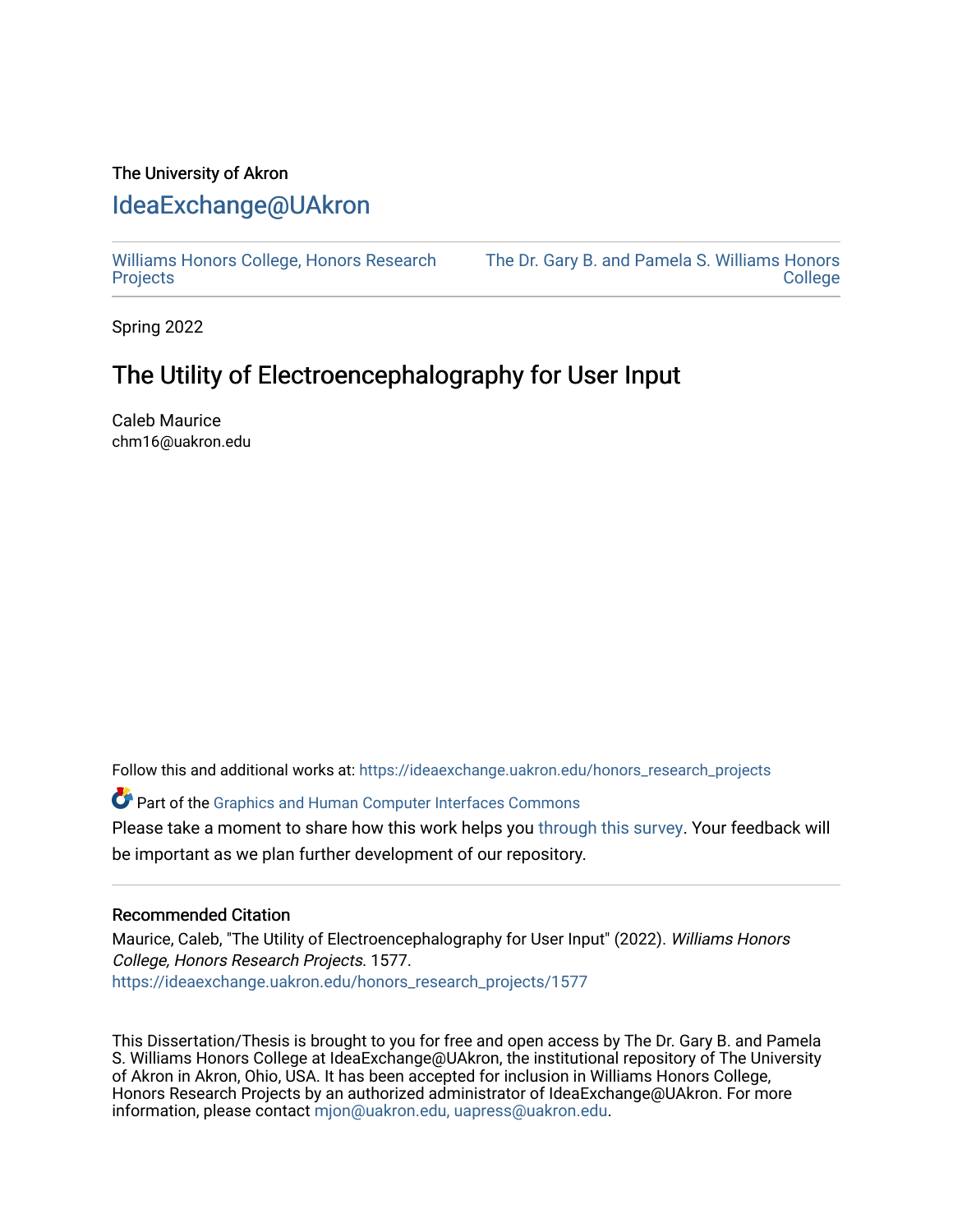# **Starting Use of**

## **Electroencephalography**

# **as a Computer Interface**

Caleb Maurice

5/5/2022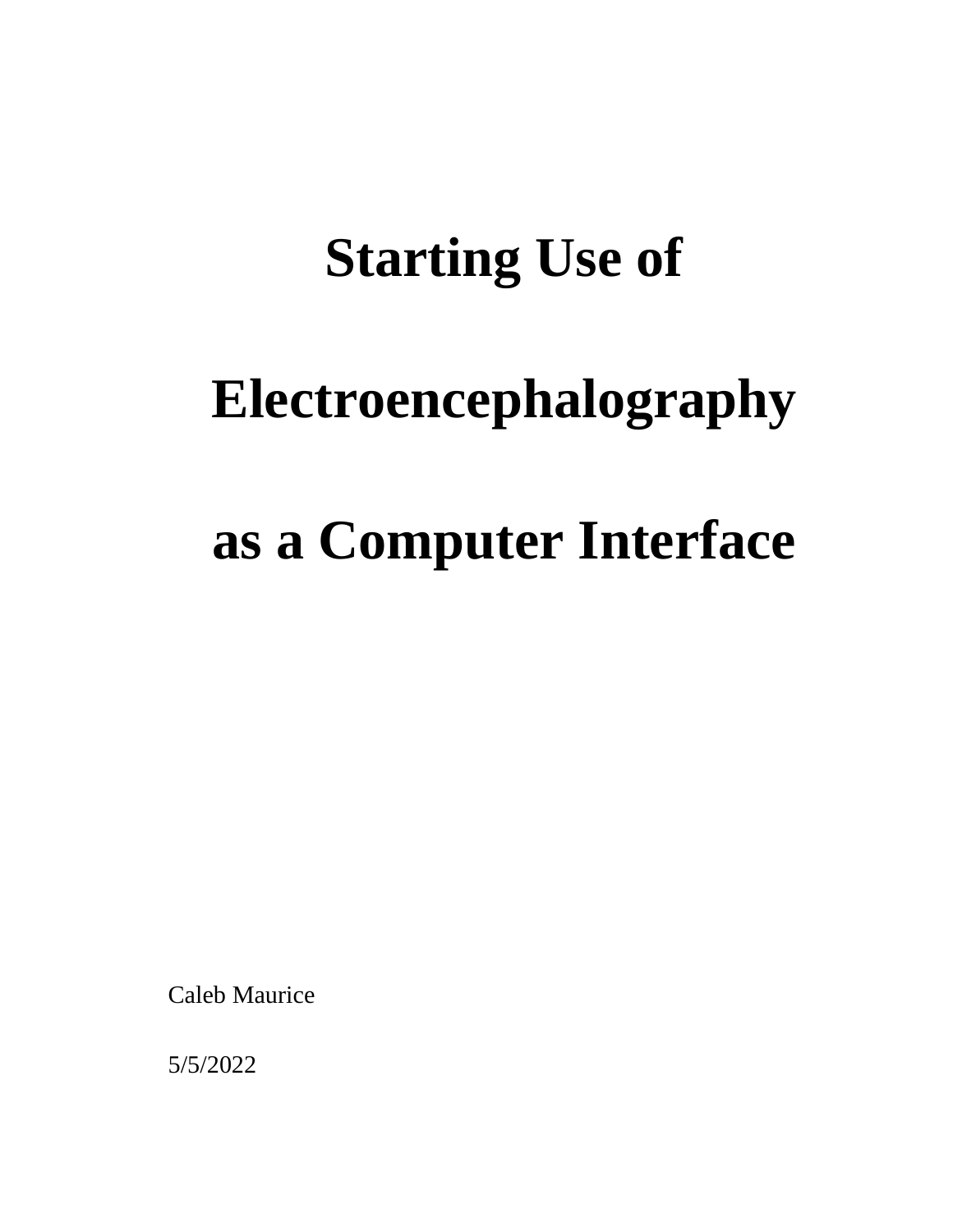## ABSTRACT

The goal of this paper is to introduce the use of noninvasive brain-computer interfaces to prospective computer scientists. Electroencephalography is explained starting with how a user's brain waves are measured and ending with how the data is parsed to software programs.

To further expand on the ability to implement electroencephalography into software code, and example of a simple game is given. This game is an endless runner, meaning that it has no end and stops once the player's game piece collides with an object. It is coded in the Python computer language.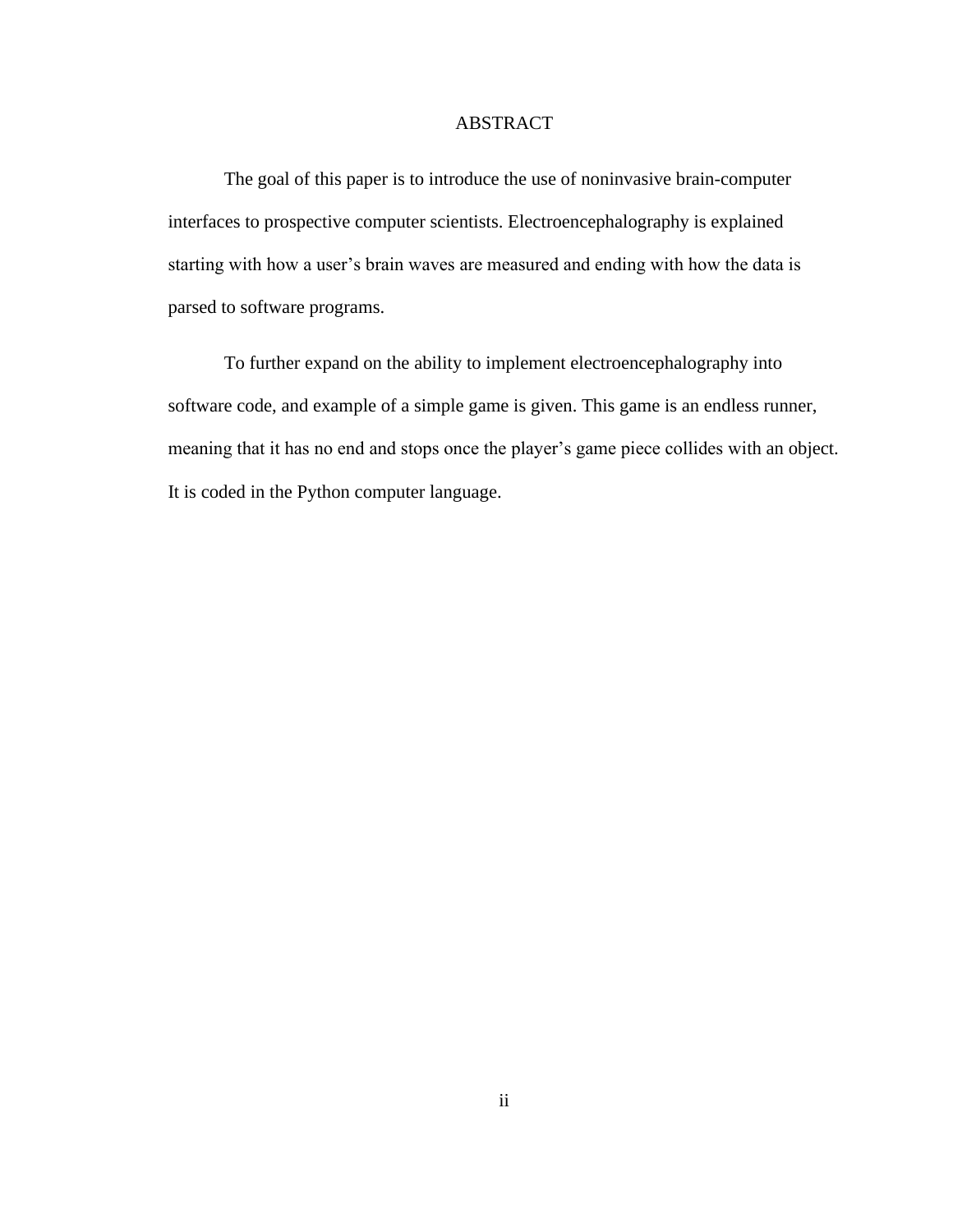## TABLE OF CONTENTS

Page

| <b>CHAPTERS</b> |  |  |
|-----------------|--|--|
|                 |  |  |
|                 |  |  |
|                 |  |  |
|                 |  |  |
|                 |  |  |
|                 |  |  |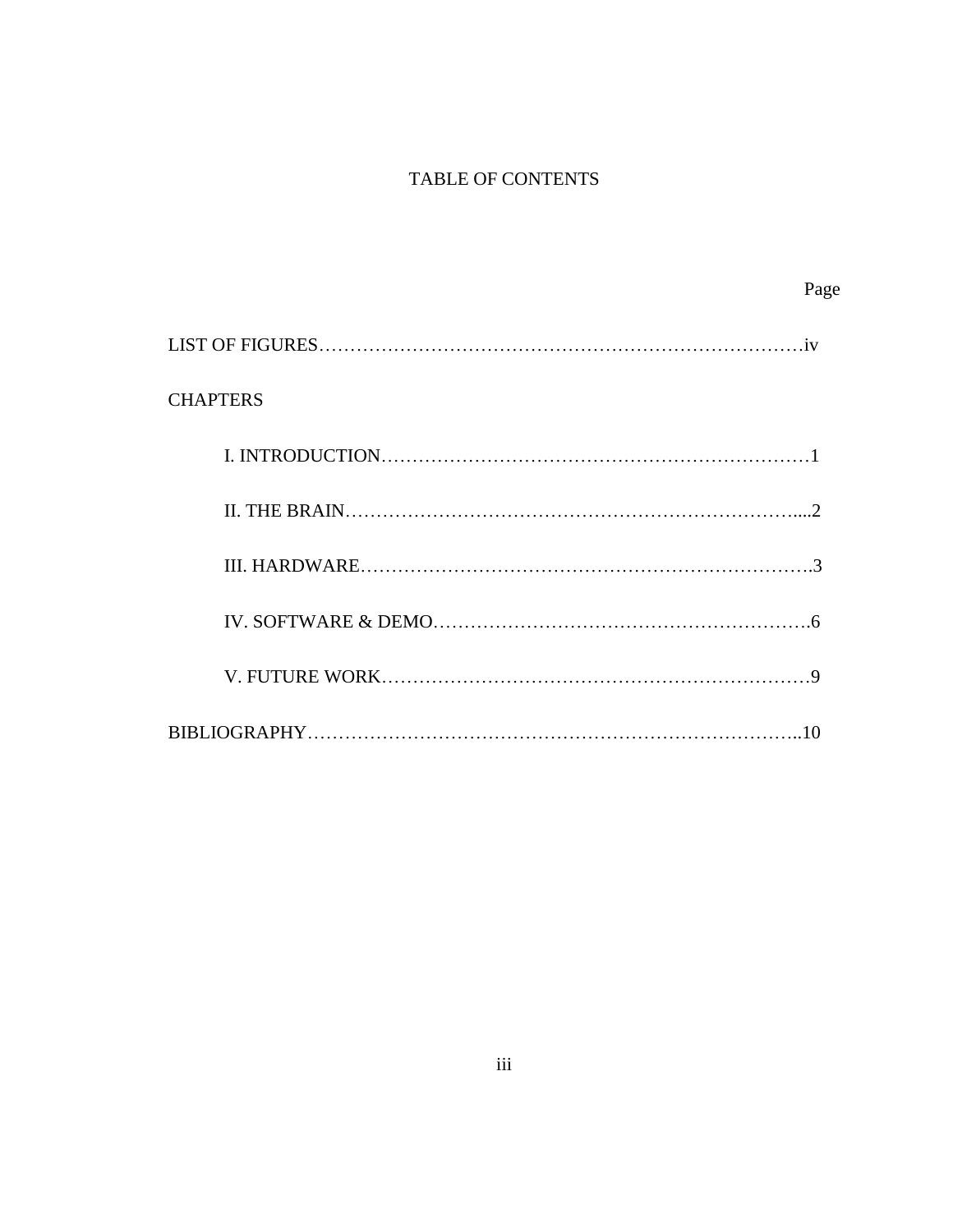## LIST OF FIGURES

| Figure         | Page |
|----------------|------|
|                |      |
| $\overline{2}$ |      |
| $3^{\circ}$    |      |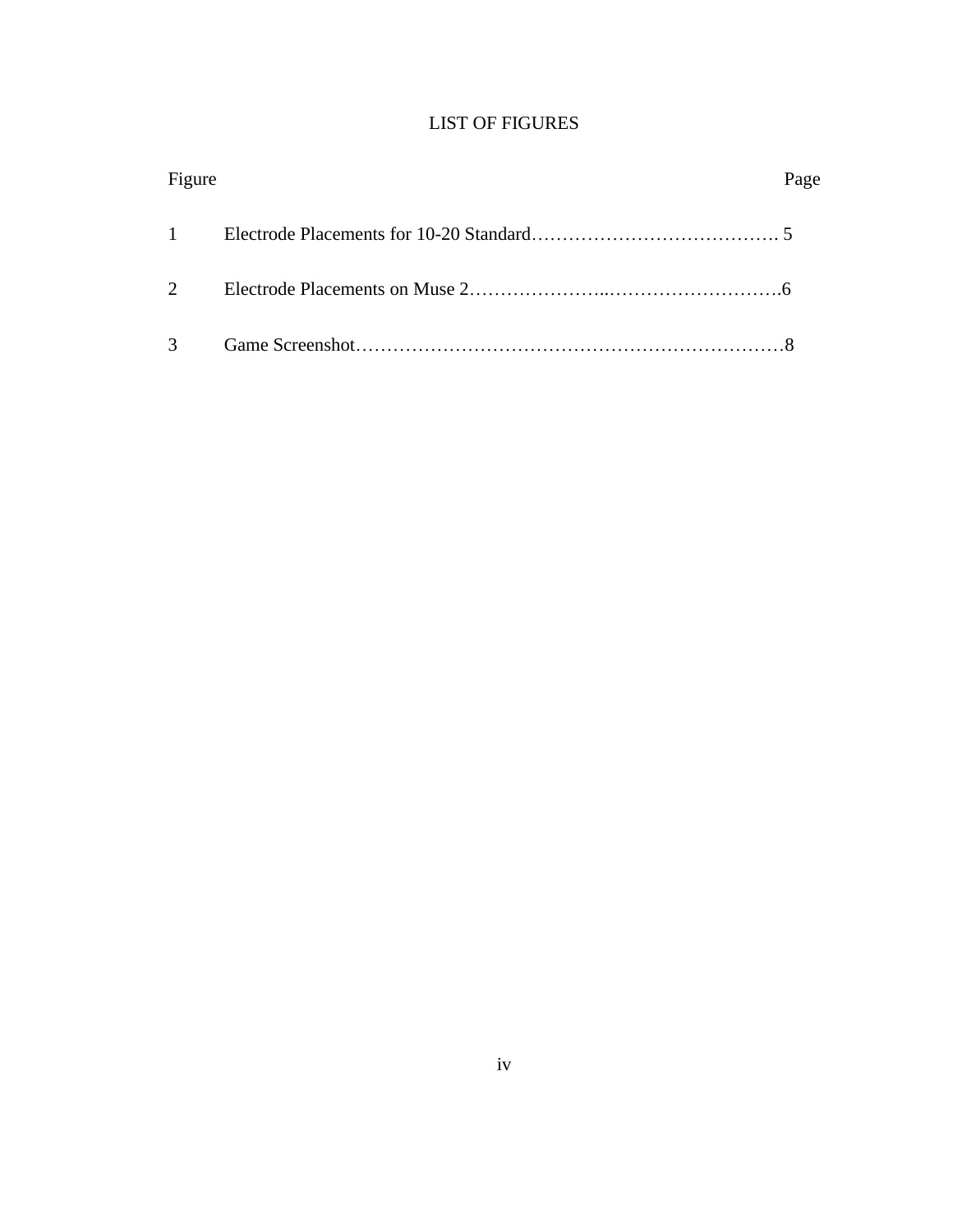### INTRODUCTION

Electroencephalography (also known as EEG) is a method to measure and record data on electrical fields within the brain. It is most common in the medical fields to diagnose and detect problems that affect the brainwaves, such as epilepsy. However, there are also wide non-medical uses for this technology (Roy et al., 2019). Because brain waves can be read through EEG sensors, they could be used as a computer interface for interactive input rather than merely recording data.

Using electroencephalography as a brain computer interface has already proven itself feasible by various groups. The University of Minnesota had demonstrated the use of this noninvasive sensor array to control a robotic arm (Meng et al., 2016). Jack Stewart (2016), a reporter with no flight experience who works for the company Wired, got the opportunity to control a plane with EEG created by Honeywell Aerospace. Mercedes-Benz has also revealed a mind-controlled car concept at the 2021 International Motor Show in Germany (Humphries, 2021).

This paper intends to introduce programmers on how to start using EEG for their own software development. It will start with an explanation of the types of brain waves that will be detected. Then there will be an explanation of the hardware for EEG-sensing headsets. This will include the use of the specific model that is in the example. After the hardware is explained, the general workflow that comes from processing the raw data will be walked through. Finally, the audience will be introduced to useful tools to stream the data to Python 3.9 software from the headset introduced prior.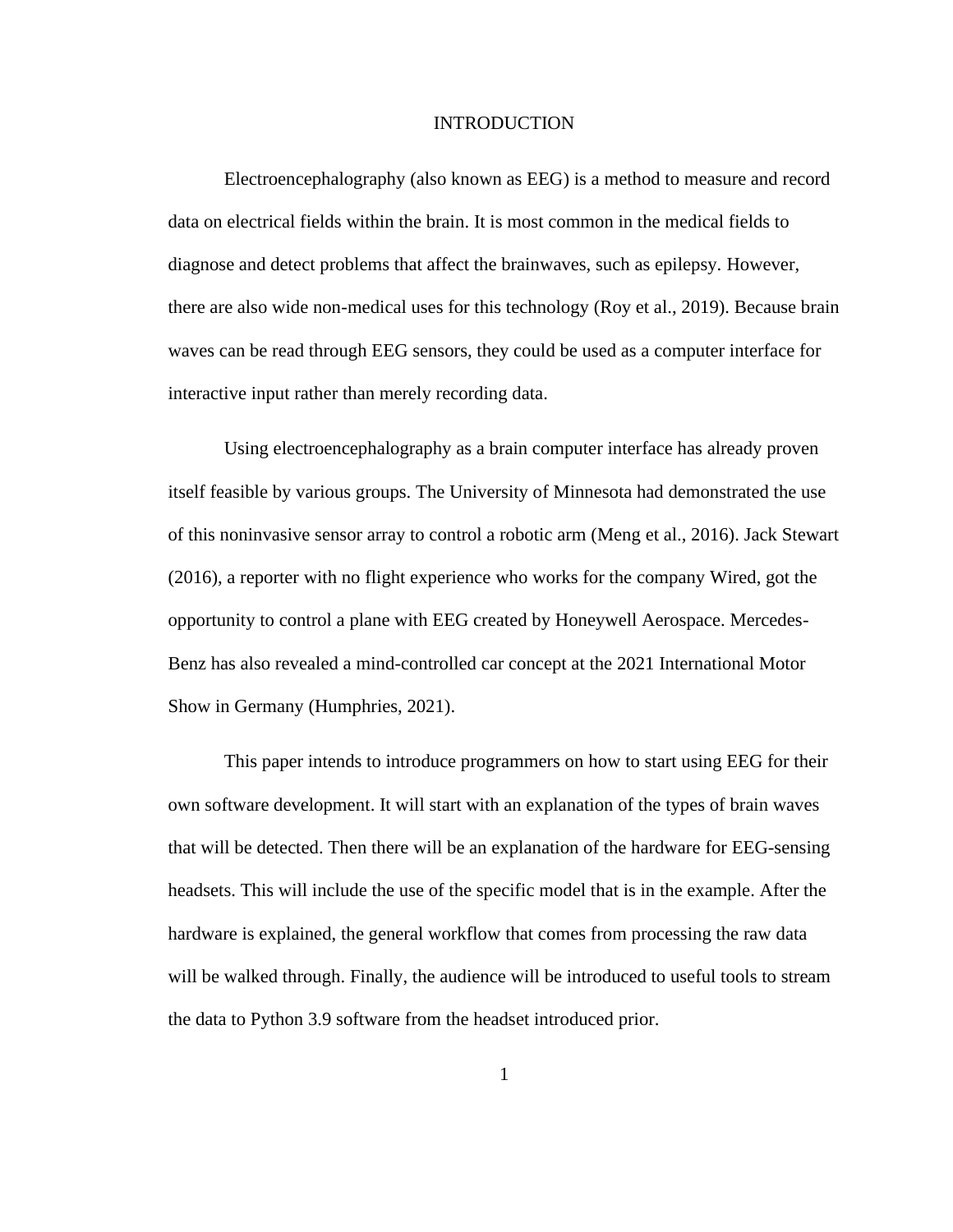The choice of headwear used for this is the Muse 2 headband. This headband was selected because it is a commercially available headband that does not need any assistance to place on the user's head.

The programming example and demonstration will be a simple endless runner video game. The code will walk through each stage starting with connecting the headset. There it will then need to initiate the stream of the raw data into a buffer. It will then process the data and remove outliers that may come from external interference. Finally, the data will be able to be read by the software to interact with the game.

## THE BRAIN

EEG devices are designed with the focus of reading only a specific type of brain wave. These brain waves, known as spontaneous EEG, then help determine the optimal placement of electrodes on the scalp of the user. The device then measures the difference of voltage between two electrodes to get its final readings (Müller-Putz et al., 2015).

Spontaneous EEG brain waves are measurable brain waves that are permanently active. These brain waves fluctuate and are typically measured between two electrodes compared between each other. The frequencies of these brain waves measurements are taken as changes over a given range of time instead of being read in a single instant. The fluctuation is often categorized by its frequency into five different subgroups.

Delta waves have the lowest frequency at 1-4 HZ. They typically indicate deep sleep or unconsciousness.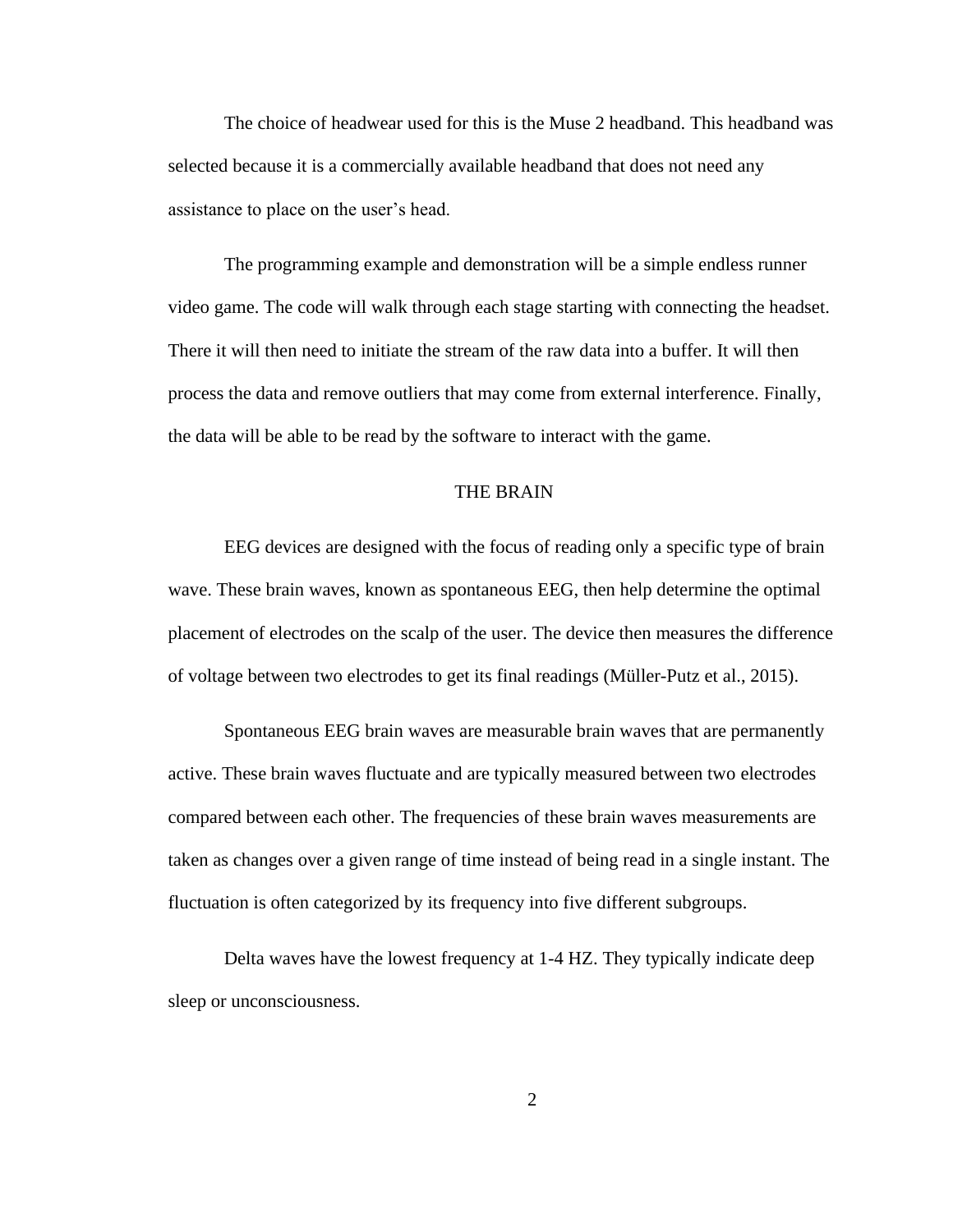Theta waves are the second least active. These waves are 4-8 HZ and can indicate lighter levels of sleep or a drowsy state while conscious.

Alpha waves are 8-13 HZ. These waves can indicate that someone is relaxed. There are also studies that propose that these don't necessarily imply relaxed brain activity, but merely a difference in what information the brain is processing.

Beta waves, the second highest in frequency, range from 13-25 HZ. These waves can come from excited brain activity, such as focus or anxiousness.

The most active brain waves are Gamma waves, which are when the user is in peak performance. They are between 20 – 200 HZ, but they typically don't go over 40. (Müller-Putz et al., 2015).

## **HARDWARE**

EEG sensing headsets demand multiple electrodes places on multiple locations on the head. These electrodes are often made from a conductive metal and often applied with a conductive gel between the scalp and the electrodes. The conductive gel is necessary to detect brain waves whenever an electrode is placed over hair. These "wet" EEG caps typically require a second person trained on how to apply the device to the user's head (Fiedler, 2015). Two of these electrodes are then used together to read the brain waves. The active electrode relies on the second electrode, known as the reference electrode, to find differences in the brainwaves. Because no reference electrode is completely absent of activity, choosing which electrode to use will impact the results (Müller-Putz et al., 2015).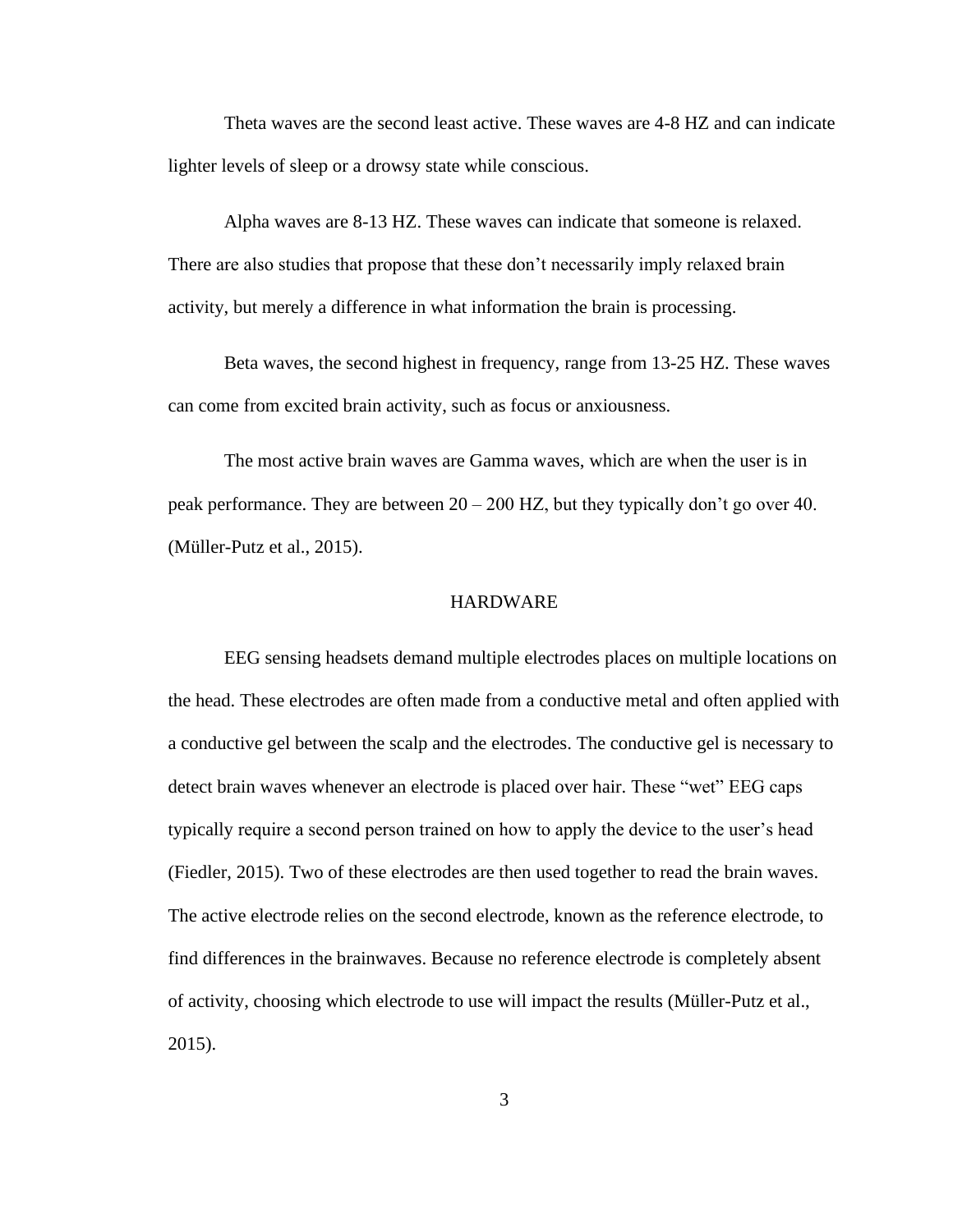Alternatives to wet EEG caps do exist. Dry multipin electrodes are electrodes with 24 pins which are rounded off at the ends (Fiedler, 2015). These pins allow for the electrodes to reach the skin passed the hair layer, something that a flat electrode disk would not be able to do. By reaching the hair layer, it removes the necessity to apply a gel, reducing setup time and removing a cleanup time from user operation of the headset.

The Muse 2 headband uses flat electrodes but avoids the need of a conductive gel by other means. The headband focuses on using parts of the head that have no hair. This is primarily focused on the middle of the wearer's forehead and the back of their ears. The company does encourage dampening the locations if it is a notably dry day in order to assist the electrodes in reading the brainwaves.

The increase in the number of electrodes for an EEG device will also increase its accuracy but has a trade-off with cost and computer's hardware to keep up with the device's readings. Because of this, various standards have been implemented to make the most efficient use out of a limited number of electrodes. The earliest standard is a 10-20 system published by Jasper in 1958. This system uses only 21 electrode channels. There have been more advanced standards to gather more complex readings, such as the 128 electrode channel locations (Müller-Putz et al., 2015).

The Muse 2 follows a simplified version of the 10-20 standard. There are 5 electrodes in total. The frontal electrodes, which rests on opposite sides of the forehead, are positioned at AF7 and AF8. The temporal electrodes, which rests behind the ears, are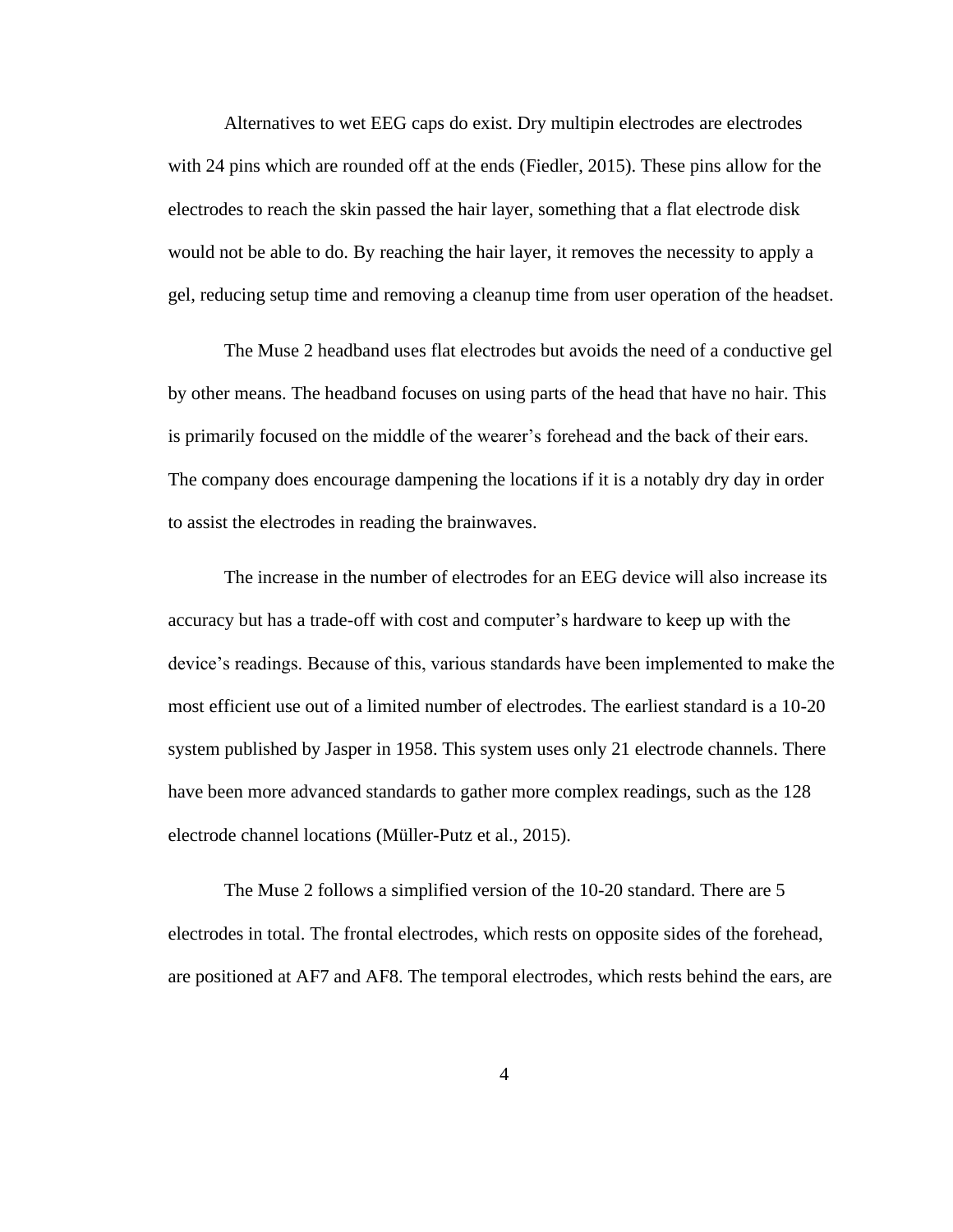positioned at TP9 and TP10. The reference electrode for all the active electrodes is positioned center of the forehead, which is marked as FPZ (Chaudhary et al., 2020).



Figure 1: Electrode Placements for 10-20 Standard (Wikimedia Commons)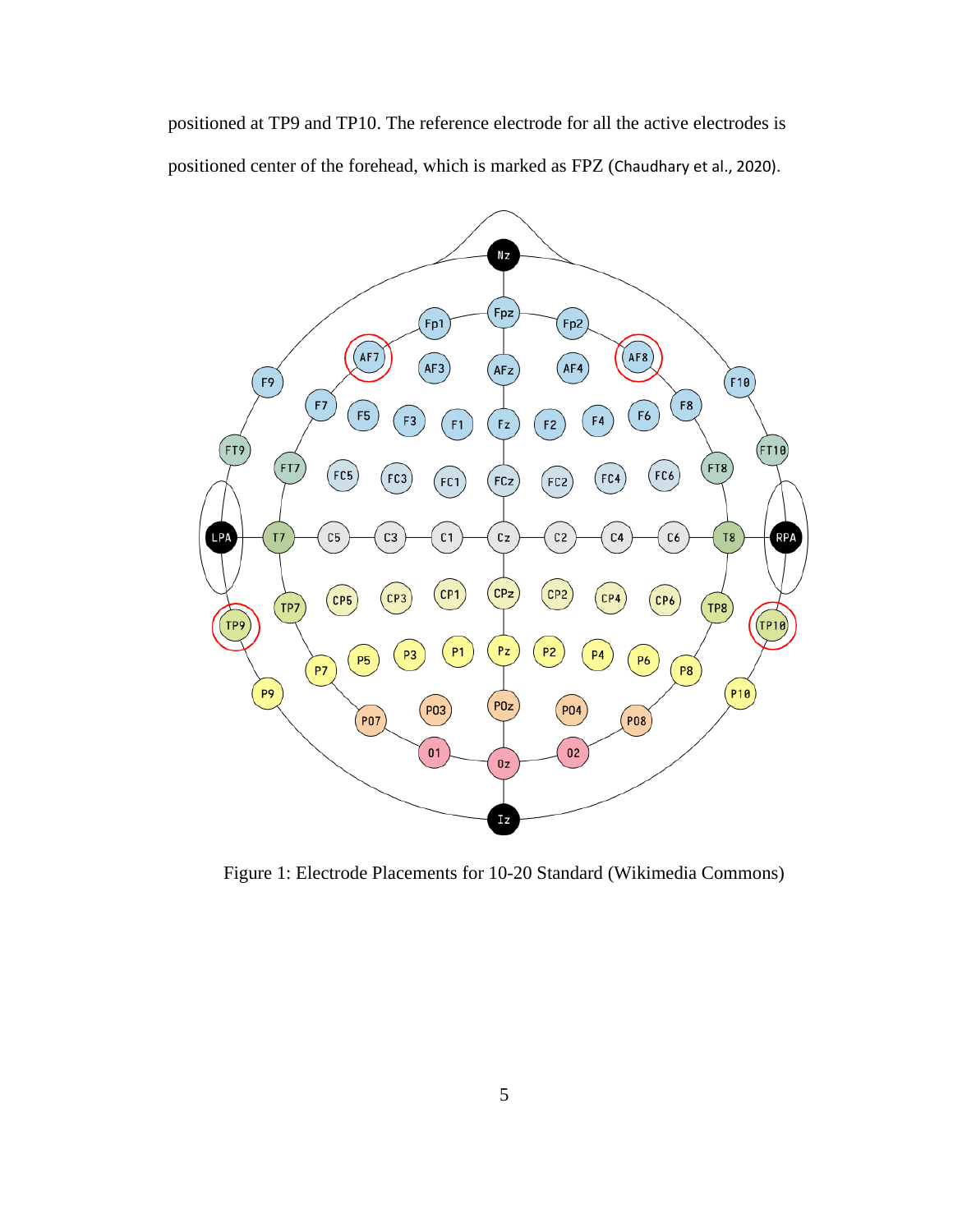

Figure 2: Electrode Placements on the Muse 2 (choosemuse.com)

### SOFTWARE & DEMO

The demonstration software remains simple because of the challenges with more complex brain readings. Daly and Wolpaw describes the beginning of using an EEG device as a 'conventional learning process' (Meng et al., 2016). This means that it will take some time for a consumer to get used to controlling, like learning how to ride a bike. Unlike learning how to ride a bike however, the computer still must process and understand the data that it's taking in. Advanced use of EEG is very complex and requires several years of training, advanced signal processing, and feature extraction methodologies to correctly interpret the data (Roy et al., 2019) A portion of this work is necessary because of noise that electrodes may still pick up, interfering with the computer's ability to understand what the user wants.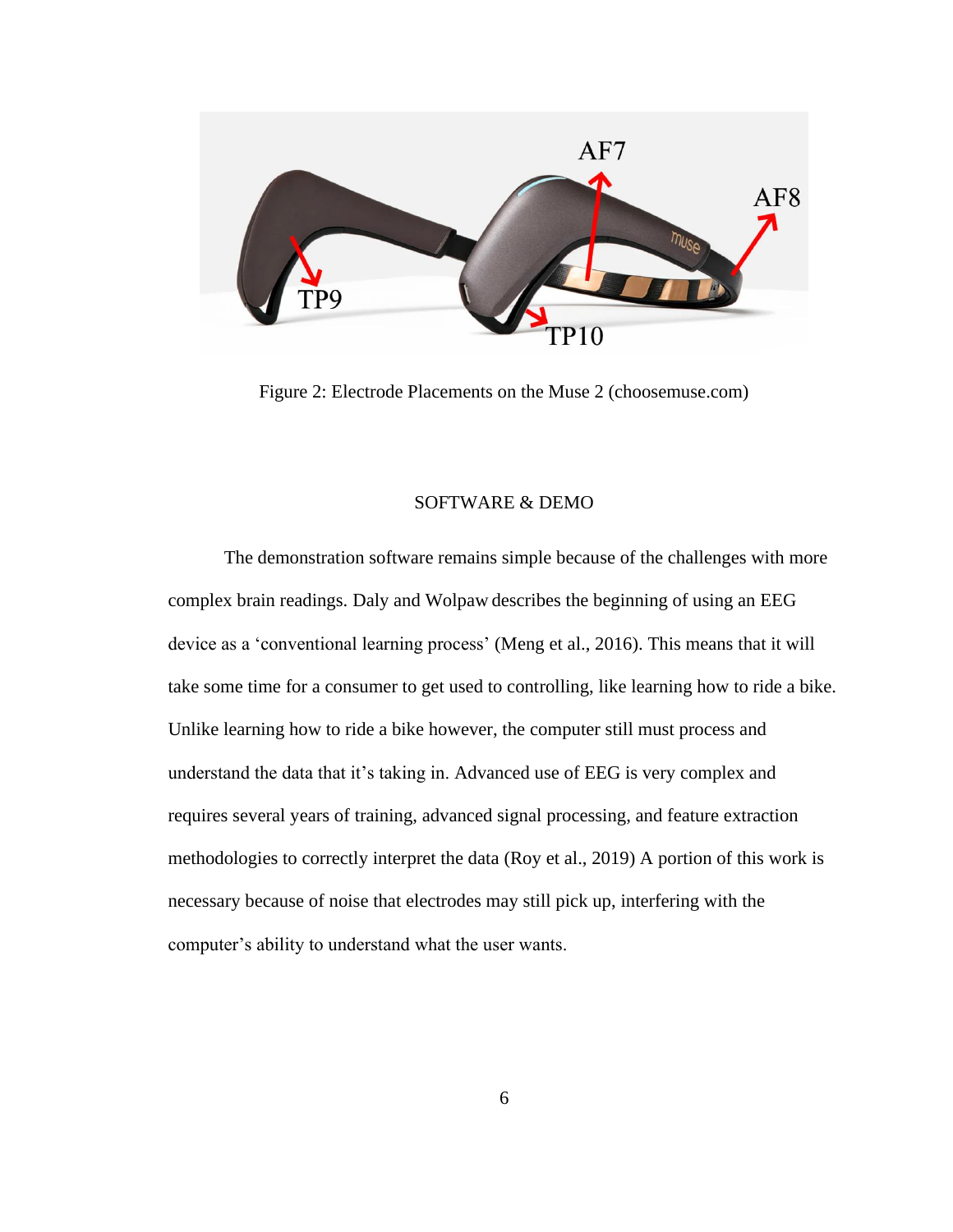The demonstration is run on the Windows 10 operating system with a Bluetooth card installed on a PCI Express slot of a motherboard. This is because the Muse 2 is meant to connect to a partner application developed by the same company through Bluetooth. However, this partner application is specifically for mobile devices and does not allow the headset to pair with any other Bluetooth device freely.

For the Muse 2 headband, the first essential part is to connect it to the computer and begin the stream. This requires the participating computer to have a Bluetooth transceiver to communicate with the Muse 2 headband. To then connect to the headset and pull its stream, the application BlueMuse (Kowaleski, 2022) is used. The library Muse-lsl (Kothe, 2016) is then used within Python 3.9 to search for the data stream the computer is already receiving.

The rest of the workflow is then within a loop. The first stage of the loop is to acquire the raw data being received from the stream. This data is recorded over a length of time and placed within buffers.

The second stage of the cycle is the processing of the data. This is done by taking the raw data and separating the brainwaves into Delta, Theta, Alpha, and Beta waves. Each wave is then averaged over a certain period of time to make the signal smoother and easier to read.

Finally, the program is able to take the readings and apply it as input for any given program.

7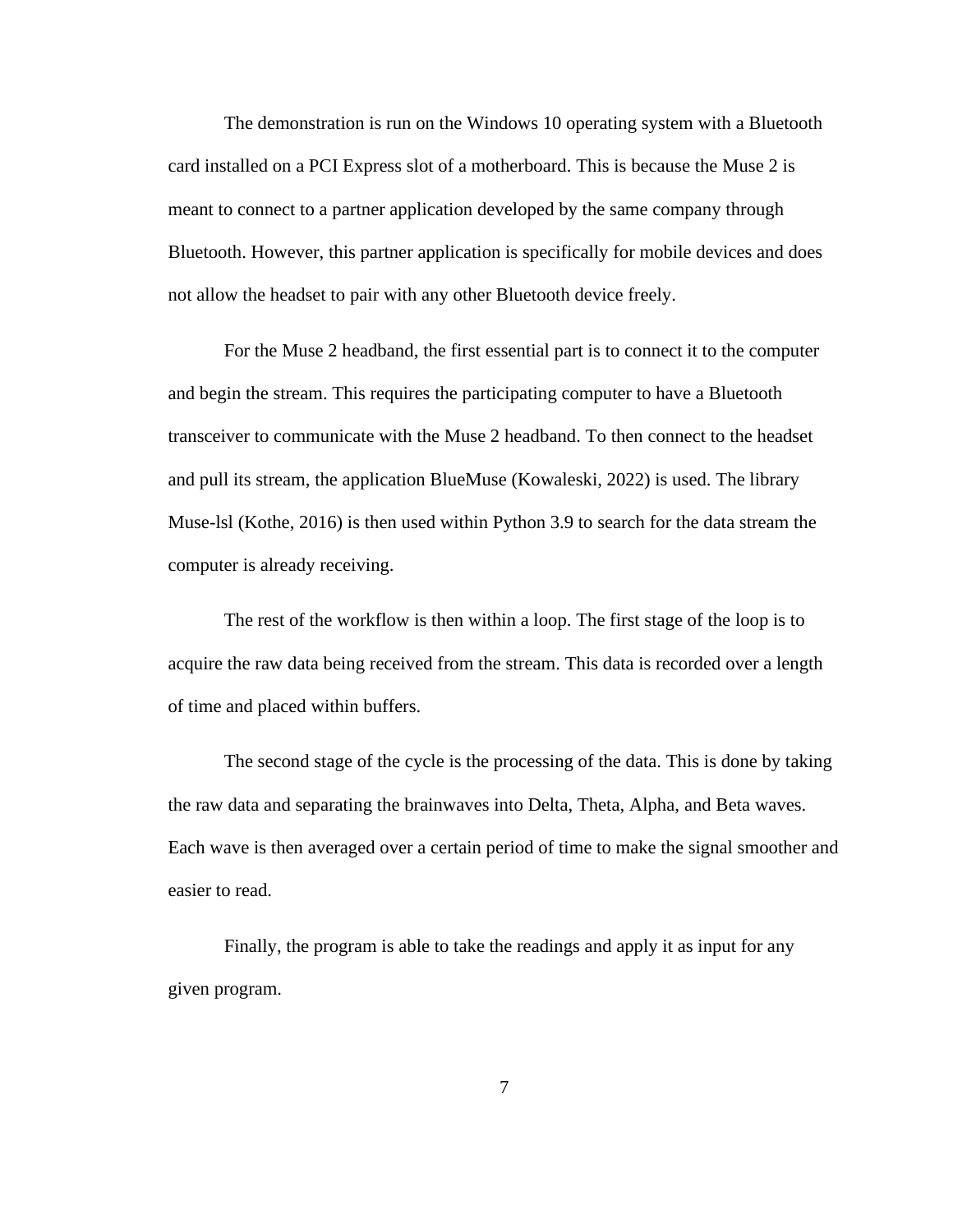The input is used in the endless runner example and runs by the library Pygame. The target of the game is to travel the furthest distance a player can manage without their game piece (Figure 3, yellow object) colliding with any randomly generated objects (Figure 3, red objects). If a game piece collides with these objects, the game ends and could be reset from the beginning.

The game is controlled by the Alpha waves of the player. The game piece controlled by the user is then lowered if their concentration is below a lower limit, and the game piece rises if the frequency of the Alpha waves is above a higher limit. The lower limit and upper limit are different values so that there is a dead zone where the game piece will not raise nor lower to avoid the obstacles.



Figure 3: Game Screenshot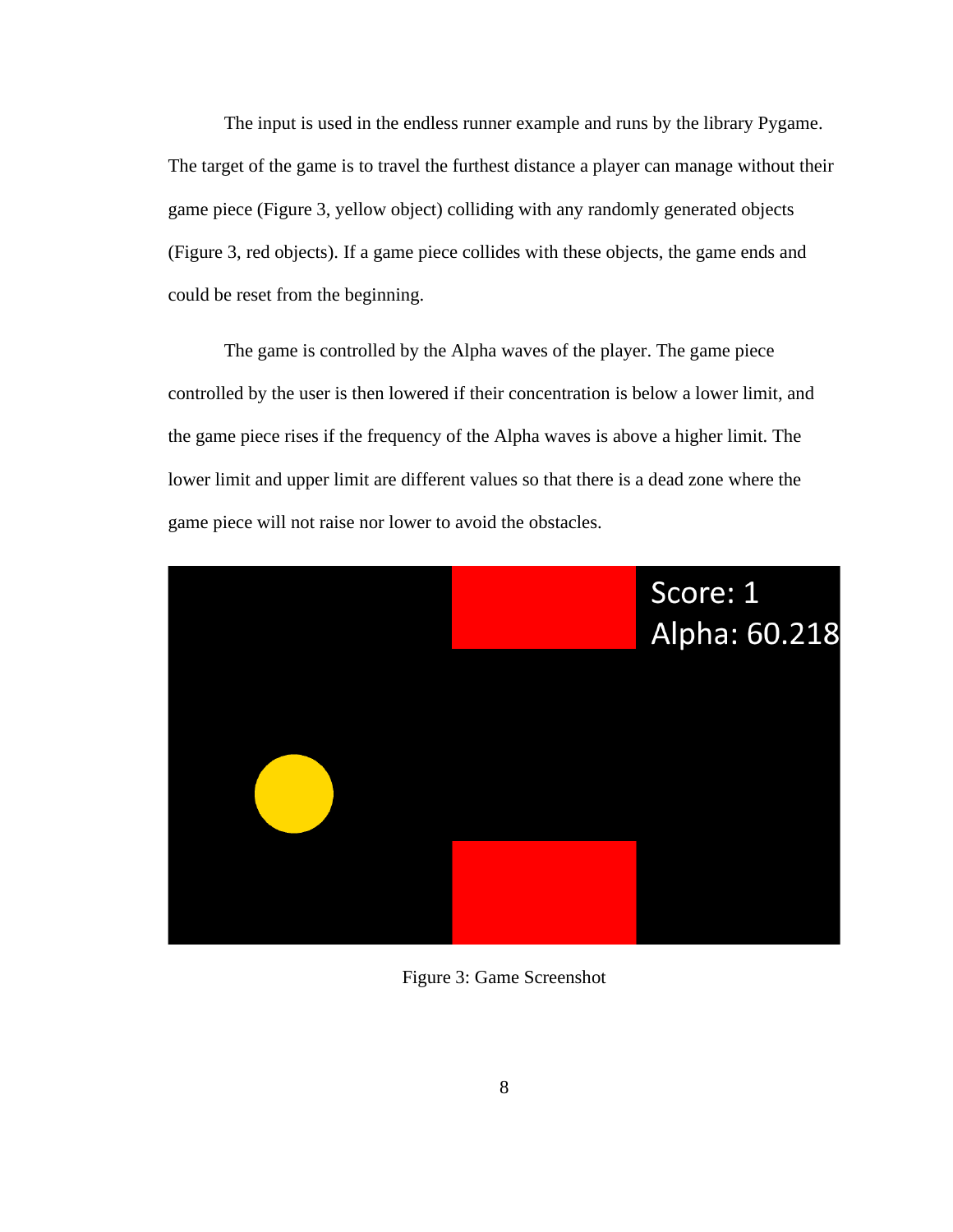### FUTURE WORK & APPLICATION

In the near future, the goal is for this to be used as a guide for future readers to learn how to achieve easily accessible and comprehensible brain-computer interfaces without reinventing the wheel. This should allow more computer programmers to experiment with controls placed in their games to allow more exposure and general demand for controls that involve brain-computer interfaces.

This is first achieved by introducing computer programmers to the brain waves involved. Therefore, the programmers understand what the sensors are reading as well as the difference between the five brainwave categories.

The next important thing that programmers are introduced to is the understanding of how the sensors operate. This will help them to easily apply headsets and connect them for easy and useful readings.

The final important note is the code. The software code will always follow a similar pattern, but it will change in appearance with each program. In the long term, festering a larger community interested in brain-computer interfaces will help with making more complex control schemes for software with cheaper headsets and sensors.

9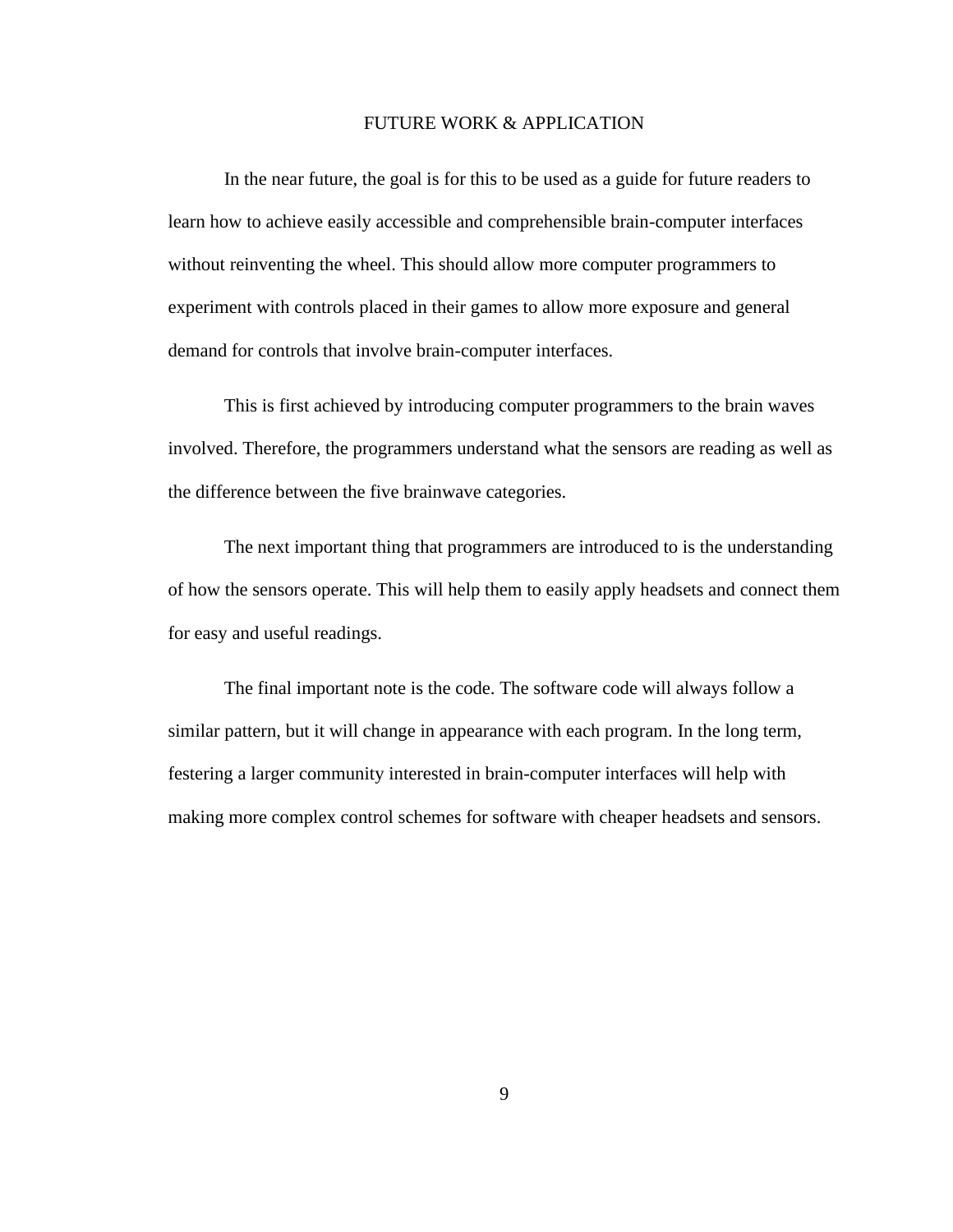### BIBLIOGRAPHY

Chaudhary, Mahima & Mukhopadhyay, Sumona & Litoiu, Marin & Sergio, Lauren & Adams, Meaghan. (2020). Understanding Brain Dynamics for Color Perception using Wearable EEG headband.

Delijorge, J., Mendoza-Montoya, O., Gordillo, J. L., Caraza, R., Martinez, H. R., &

Antelis, J. M. (2020). Evaluation of a P300-Based Brain-Machine Interface for a Robotic Hand-Orthosis Control. *Frontiers in Neuroscience, 14.*https://doi.org/10.3389/fnins.2020.589659

Fiedler, P., Pedrosa, P., Griebel, S., Fonseca, C., Vaz, F., Supriyanto, E., Zanow, F., & Haueisen, J. (2015). Novel Multipin Electrode Cap System for Dry Electroencephalography. *Brain topography, 28(5),* 647–656. https://doi.org/10.1007/s10548-015-0435-5

Humphries, M. (2021, September 7). Mercedes-benz is experimenting with mind control in vehicles. PCMag. https://www.pcmag.com/news/mercedes-benz-isexperimenting-with-mind-control-in-vehicles

Kothe, C. (2016) pylsl [Computer Software]. Retrieved from

https://github.com/chkothe/pylsl

Kowaleski, J. (2022) BlueMuse [Computer Software]. Retrieved from

https://github.com/kowalej/BlueMuse